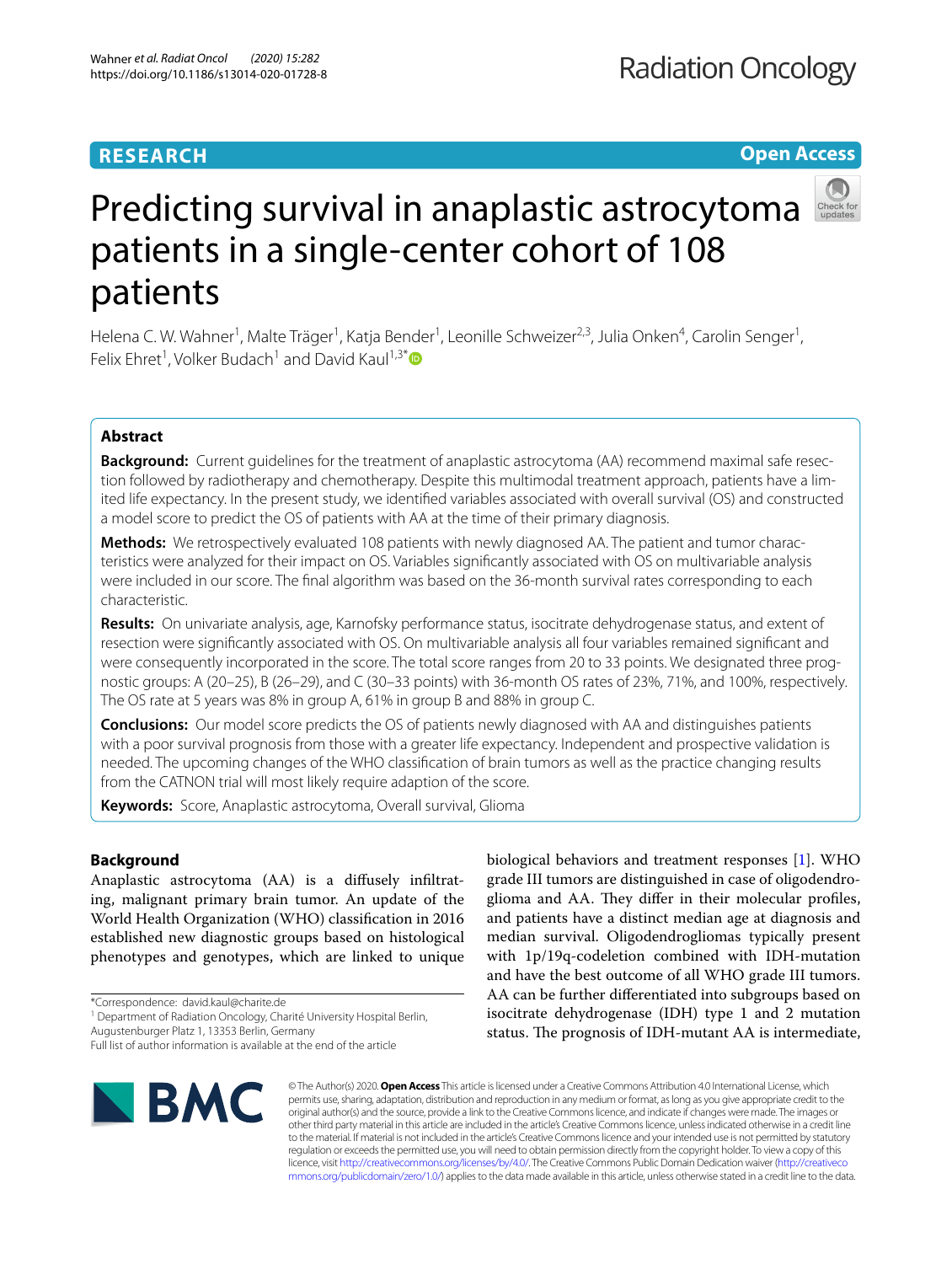whereas IDH-wildtype AA is linked to a poor prognosis, bearing many similarities to glioblastoma (GBM).

As our knowledge of molecular markers has rapidly evolved, studies performed before the 2016 WHO classifcation update did not distinguish between the separate entities, as we currently do. Key research in the past decade lacked a clear distinction between AA and oligodendroglioma. In the NOA-04 study, molecular subgroup analysis of a mixed cohort of patients with WHO grade III tumors demonstrated associations of IDH mutations, 1p/19q-codeletion, and O6 -methylguanine-DNA-methyltransferase (MGMT) promoter methylation with better progression-free survival (PFS) and overall survival (OS). Together with a young age, a high initial Karnofsky Performance Status (KPS) and the presence of oligodendroglial histological characteristics are generally the most important factors associated with better outcomes of WHO grade III gliomas [[2\]](#page-7-1).

Ideal treatments for the diferent subgroups as defned by the genotype remain uncertain. Radiotherapy (RT), chemotherapy (CTx), and a combination of both have all proven to be efective measures in primary and secondary treatment for diferent subgroups of difuse glioma [[2–](#page-7-1)[4\]](#page-7-2). Current treatment for AA consists of maximal safe resection followed by a combination of temozolomide (TMZ)-based chemotherapy and RT [\[5](#page-7-3)]. Studies specifcally designed to investigate AA treatments are rare. The current recommendations are partly based on preliminary results of the CATNON trial, which compared the efects of RT alone, RT combined with either concomitant or adjuvant TMZ, or RT with both concomitant and adjuvant TMZ on PFS and OS. The first interim results published in 2017 demonstrated a beneft for the two study groups receiving adjuvant  $CTx$  [\[6](#page-7-4)]. This finding was rapidly adapted for routine clinical use, as data for evidence-based treatment of this specifc diagnosis are sparse. The second interim results from 2019 included the frst molecular analysis, which limited the beneft of adjuvant TMZ to IDH-mutant AA. The results also demonstrated that concomitant TMZ did not increase OS in the entire study cohort, though a trend towards beneft was present in IDH-mutant tumors [\[7](#page-7-5)].

Prognostic scores for the heterogeneous entity "glioma" are well established, especially for recurrent disease. One of the earliest prognostic scores for re-irradiation of recurring glioma was published by Combs and colleagues in 2013 [\[8\]](#page-7-6). It was subsequently improved by Kessel et al., adding further predictive variables to the scoring system [\[9](#page-7-7), [10](#page-7-8)]. In 2018, Niyazi et al. presented a re-irradiation score to predict post-recurrence survival in patients with glioma [\[11](#page-7-9)]. Recently, Straube et al. published a score specifcally designed to predict survival in elderly patients with newly diagnosed GBM  $[12]$  $[12]$ . These scores all have in common that they are based on cohorts that either consist only (Straube et al.) or mostly (Kessel et al., Niyazi et al.) of patients with GBM or low-grade glioma and GBM (Combs et al.)  $[8, 9, 11, 12]$  $[8, 9, 11, 12]$  $[8, 9, 11, 12]$  $[8, 9, 11, 12]$  $[8, 9, 11, 12]$  $[8, 9, 11, 12]$  $[8, 9, 11, 12]$  $[8, 9, 11, 12]$ . AA has been underrepresented in this research, and there is a need for more specifc scoring systems to predict survival outcomes. Developing a neurooncological treatment strategy for patients with AA presents clinicians with the challenge of balancing maximally effective treatment with quality of life. A diagnosis-specifc score applicable at the time of initial diagnosis can help objectify a patient's prognosis. In the present study, we aimed to identify variables associated with OS in patients with AA. Our goal was to construct a simple score specifcally for this diagnostic subgroup that factored in the information available at the point of primary treatment assessment. To our knowledge, no scores based on a homogeneous cohort of patients with AA have been developed and published to date.

## **Methods**

This was a single-center, retrospective, observational study. Ethical approval was obtained from the Charité Review Board (EA2/150/20). The patient database of Charité Universitätsmedizin Berlin was searched for patients with AA who had received treatment between January 2010 and January 2020. We researched each patient's medical record to assess the following eligibility criteria: age≥18 years, primary histopathological diagnosis of a WHO grade III tumor, absence of 1p/19qcodeletion, and primary treatment received at Charité Universitätsmedizin Berlin. Treatment decisions at our center are made by a multidisciplinary tumor board and refect the individual patient's wishes. As part of a narrow follow-up schedule, all patients receive consultations and contrast-enhanced magnetic resonance imaging (MRI) controls every 3 months. Overall, 108 eligible cases were included. We then reviewed the respective medical records to retrieve information including basic patient characteristics (sex, age, KPS), histopathology of primary diagnosis (IDH status, MGMT promoter methylation status), primary therapy (extent of resection; RT including dosage, fractionation, and planning target volume; CTx including substance, concomitant, or adjuvant administration), disease progression, secondary therapy, last contact, and death.

Six characteristics were analyzed for their potential association with OS: sex (female vs. male), age at the time of surgery (divided by the median age, < 41 vs.  $\geq$  41 years), KPS (less than vs. greater than or equal to the median of 90%), IDH status (mutant vs. wildtype), MGMT promoter methylation status (methylated vs. non-methylated), and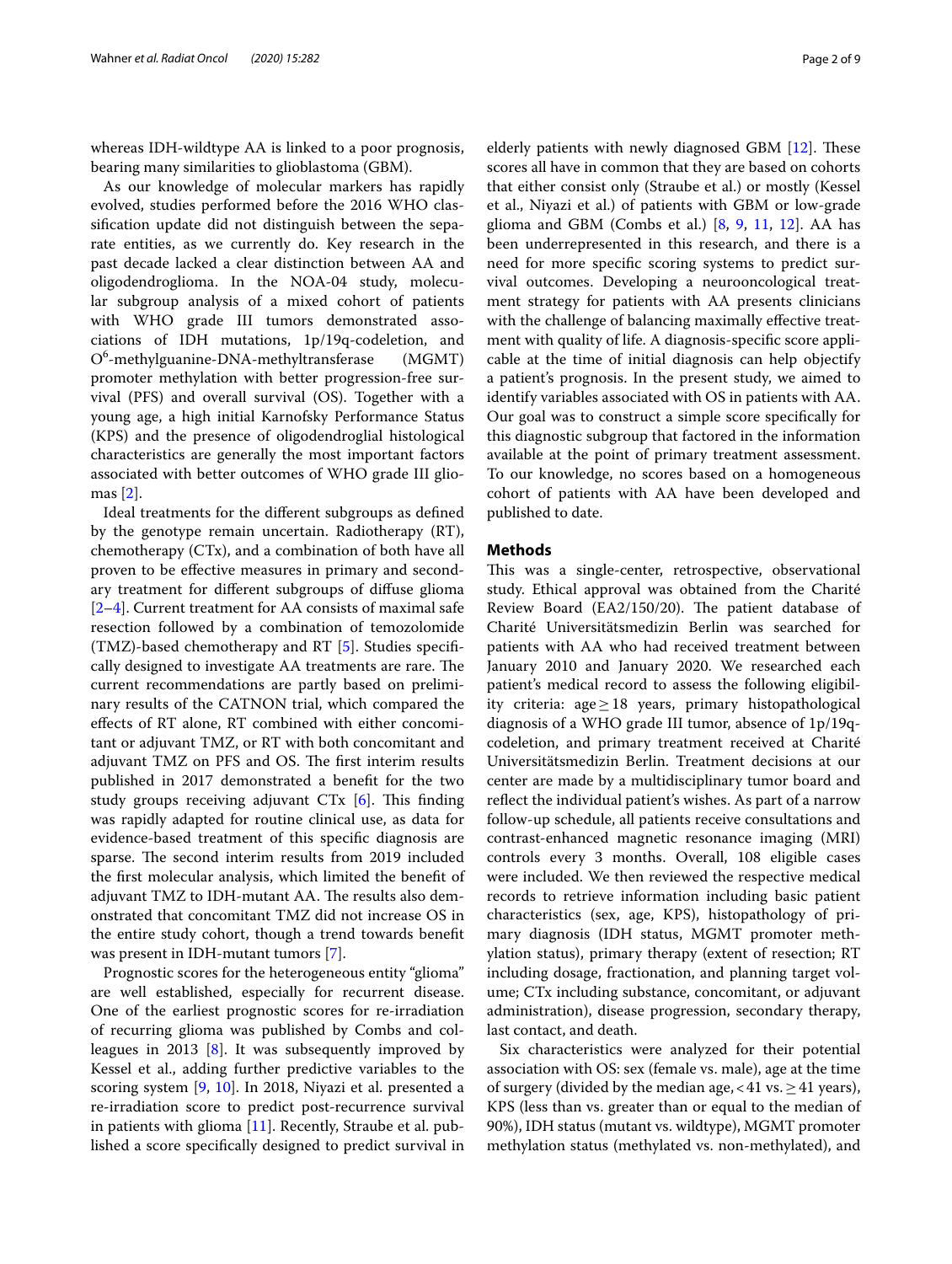resection status after primary surgery (biopsy vs. subtotal resection vs. gross total resection). The KPS was determined postoperatively. IDH mutation was determined by immunostaining. If IDH R132H was negative, additional pyrosequencing for IDH1/2 was performed. The extent of resection was defned based on postoperative contrastenhanced MRI.

Statistical analysis was performed using IBM SPSS Statistics for Mac OS, version 26.0 (IBM Corp., Armonk, NY, USA). A *p* value<0.05 was considered significant. Univariate analysis (UVA) was performed using the logrank test. Variables that proved to be signifcant in UVA were included in a multivariable Cox regression analysis (MVA). We included characteristics that were independent predictors of OS in MVA in our scoring system. To generate a subscore for each variable, the 36-month survival rate for each characteristic was divided by 10. The subscores of all signifcant parameters were totaled to result in the score for each patient. This methodological approach has been demonstrated in other studies [\[12](#page-7-10), [13\]](#page-7-11).

# **Results**

An overview of the patient and tumor characteristics most relevant for the construction of a prognostic score is presented in Table [1.](#page-2-0) Primary treatment modalities varied in the investigated cohort. The majority of patients had undergone either CTx alone or RT with concomitant and adjuvant CTx. Almost all patients who underwent RT received total doses of  $\geq$  59.2 Gy. Normofractionated (1.8–2.0 Gy single dose per day) and accelerated hyperfractionated (1.6 Gy twice daily) RT were the most common fractionation schemes. One patient was treated in line with the Nordic glioma regimen and received hypofractionated treatment with 34 Gy in 10 fractions of 3.4 Gy [\[14](#page-7-12)]. If concomitant or adjuvant CTx was administered in the primary setting, the applied drug was almost exclusively TMZ. The standard concomitant dose was 75  $\mathrm{mg/m^2}$  daily. Standard adjuvant chemotherapy with TMZ included 150 or 200 mg/m<sup>2</sup>/d TMZ administered on 5 consecutive days as part of a 28-day cycle. Most patients received 12 cycles. If interruption or termination occurred at any point of treatment, we attempted to document the duration and reason. When comparing the diferent treatment arms of our cohort, patients receiving CTx only  $(44.4\%, n=49)$  showed significantly better survival (*p* 0.001) than those who received any kind of combined radiochemotherapy (RCTx, 31.5%,  $n = 34$ ). This can be explained by substantial differences in the frequency of IDH-wildtype tumors: Of those 34 patients receiving RCTx, 7 (20.6%) had IDH-wildtype tumors. In contrast, there were only 2 (4.2%) IDH-wildtype tumors in the 49 patients strong CTx only group. This

## <span id="page-2-0"></span>**Table 1 Patient and tumor characteristics**

|                                | n, median (min–max) | %     |
|--------------------------------|---------------------|-------|
| Sex                            |                     |       |
| Male                           | 64                  | 59.3  |
| Female                         | 44                  | 40.7  |
| Age (years)                    | $41(22 - 87)$       |       |
| < 41                           | 53                  | 49.1  |
| $\geq 41$                      | 55                  | 50.9  |
| <b>KPS (%)</b>                 | $90(60 - 100)$      |       |
| < 90                           | 25                  | 23.1  |
| $\geq 90$                      | 69                  | 63.9  |
| Unknown                        | 14                  | 13.0  |
| <b>IDH</b>                     |                     |       |
| Mutant                         | 84                  | 77.8  |
| Wildtype                       | 9                   | 8.3   |
| Unknown                        | 15                  | 13.9  |
| <b>MGMT</b>                    |                     |       |
| Methylated                     | 86                  | 79.6  |
| Non-methylated                 | 19                  | 17.6  |
| Unknown                        | 3                   | 2.8   |
| 1p/19q-Codeletion              |                     |       |
| Non-codeleted                  | 108                 | 100.0 |
| Codeleted                      | 0                   | 0.0   |
| Unknown                        | $\mathbf 0$         | 0.0   |
| Resection                      |                     |       |
| Biopsy                         | 13                  | 12.0  |
| Subtotal resection             | 25                  | 23.1  |
| Gross total resection          | 65                  | 60.2  |
| Unknown                        | 5                   | 4.6   |
| <b>Treatment after surgery</b> |                     |       |
| CTx mono                       | 48                  | 44.4  |
| RT mono                        | 8                   | 7.4   |
| RT + concCTx                   | 5                   | 4.6   |
| $RT + adjCTx$                  | 5                   | 4.6   |
| RT + concCTx + adjCTx          | 20                  | 18.5  |
| RT, CTx unknown                | 6                   | 5.6   |
| No RT, CTx unknown             | 3                   | 2.8   |
| Unknown                        | 13                  | 12.0  |

*KPS* Karnofsky performance status, *IDH* isocitrate dehydrogenase type 1 and 2, *MGMT* O6-methylguanine-DNA-methyltransferase, *CTx* chemotherapy, *RT* radiotherapy, *concCTx* concomitant chemotherapy, *adjCTx* adjuvant chemotherapy

distribution is in line with the general recommendation for IDH-wildtype tumors to receive combination therapy.

Median follow-up to last contact or death was 29.5 months. Forty patients underwent salvage therapy for recurrent disease. Salvage treatment regimens were quite heterogeneous. Nine patients received trimodal therapy with re-resection followed by RCTx. Eight patients had re-resection followed by either radiotherapy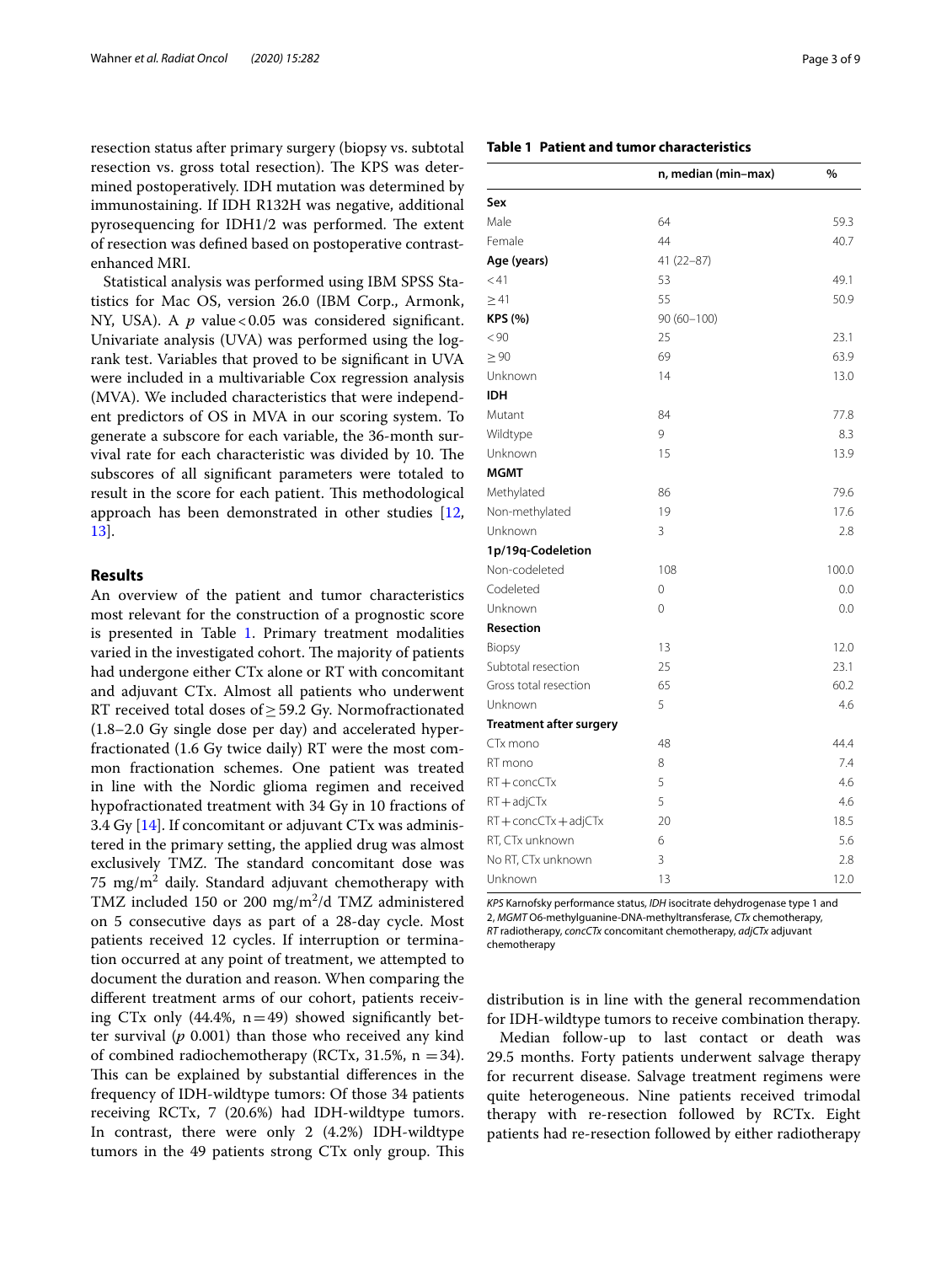or systemic therapy. Six patients underwent re-resection without adjuvant treatment. Seven patients received RCTx without re-resection. Five patients received systemic monotherapy and another fve patients received only radiotherapy without re-resection.

Age (*p* < 0.001), KPS (*p* < 0.001), IDH status (*p* 0.006), and extent of resection  $(p < 0.001)$  were significantly associated with OS. Sex and MGMT promoter status failed to show signifcance (Table [2\)](#page-3-0). On MVA, age (*p* 0.011), KPS (*p* 0.033), IDH status (*p* 0.042), and extent of resection  $(p < 0.001)$  all remained significant (Table [3](#page-3-1)). Kaplan–Meier curves are provided for these four characteristics that had a signifcant impact on OS in UVA and MVA (Fig. [1](#page-4-0)). The scoring system was based on the 36-month OS rates divided by 10. Table [4](#page-4-1) provides an overview of the corresponding scores attributed to each characteristic. After adding the scores of the four characteristics for each patient, we obtained total scores ranging from 20 to 33 points (Fig. [2](#page-5-0)). Next, we determined three prognostic groups based on the 36-month survival rates of the patient scores: A (20–25 points), B (26–29 points), and C (30– 33 points). The survival rates for the three groups were 75%, 93%, and 100% at 12 months; 23%, 71%, and 100%

## <span id="page-3-1"></span>**Table 3 MVA for parameters signifcant in UVA**

|                        | ΗR        | 95% CI        | p value |
|------------------------|-----------|---------------|---------|
| Age (years)            |           |               |         |
| $<$ 41 versus $>$ 41   | 5.123     | 1.46-17.97    | 0.011   |
| <b>KPS (%)</b>         |           |               |         |
| $< 90$ versus $> 90$   | 0.406     | $0.12 - 0.93$ | 0.033   |
| <b>IDH</b>             |           |               |         |
| Mutant versus Wildtype | 2.777     | $1.04 - 7.43$ | 0.042   |
| <b>Resection</b>       |           |               |         |
| <b>Biopsy</b>          | Reference |               | < 0.001 |
| Subtotal               | 0.157     | $0.05 - 0.52$ | 0.003   |
| Gross total            | 0.119     | $0.12 - 0.04$ | < 0.001 |

Bold values indicate statistically signifcant *p* values

*HR* hazard ratio, *CI* confdence interval, *KPS* Karnofsky performance status, *IDH* isocitrate dehydrogenase type 1 and 2

at 36 months; and 8%, 61%, and 88% at 60 months, respectively (Fig. [3](#page-5-1)). Median overall survival was only reached for group A at 16 months. When additionally tested for the two diferent primary treatment groups individually, our model score showed prognostic significance for both, the CTx only group  $(p=0.021)$  and the RCTx group  $(p < 0.001)$ .

|                | OS rate (%)     |      |      |      |                |    |
|----------------|-----------------|------|------|------|----------------|----|
|                | 12 <sub>m</sub> | 24 m | 36 m | 48 m | p value        | n  |
| Sex            |                 |      |      |      | 0.524          |    |
| Male           | 97              | 83   | 68   | 57   |                | 64 |
| Female         | 92              | 70   | 70   | 70   |                | 44 |
| Age (years)    |                 |      |      |      | < 0.001        |    |
| $<$ 41         | 100             | 91   | 91   | 85   |                | 53 |
| $\geq$ 41      | 86              | 58   | 52   | 43   |                | 55 |
| KPS (%)        |                 |      |      |      | $<$ 0.001 $\,$ |    |
| < 90           | 86              | 50   | 45   | 39   |                | 25 |
| $\geq 90$      | 95              | 86   | 80   | 77   |                | 69 |
| <b>IDH</b>     |                 |      |      |      | 0.006          |    |
| Mutant         | 93              | 81   | 76   | 69   |                | 84 |
| Wildtype       | 89              | 44   | 33   | 33   |                | 9  |
| <b>MGMT</b>    |                 |      |      |      | 0.428          |    |
| Methylated     | 93              | 75   | 70   | 66   |                | 86 |
| Non-methylated | 88              | 66   | 57   | 47   |                | 19 |
| Resection      |                 |      |      |      | < 0.001        |    |
| Biopsy         | 74              | 37   | 19   | 19   |                | 13 |
| Subtotal       | 91              | 75   | 69   | 60   |                | 25 |
| Gross total    | 97              | 81   | 80   | 76   |                | 65 |

#### <span id="page-3-0"></span>**Table 2 Univariate analyses**

Bold values indicate statistically signifcant *p* values

*OS* overall survival, *KPS* Karnofsky performance status, *IDH* isocitrate dehydrogenase type 1 and 2, *MGMT* O6-methylguanine-DNA-methyltransferase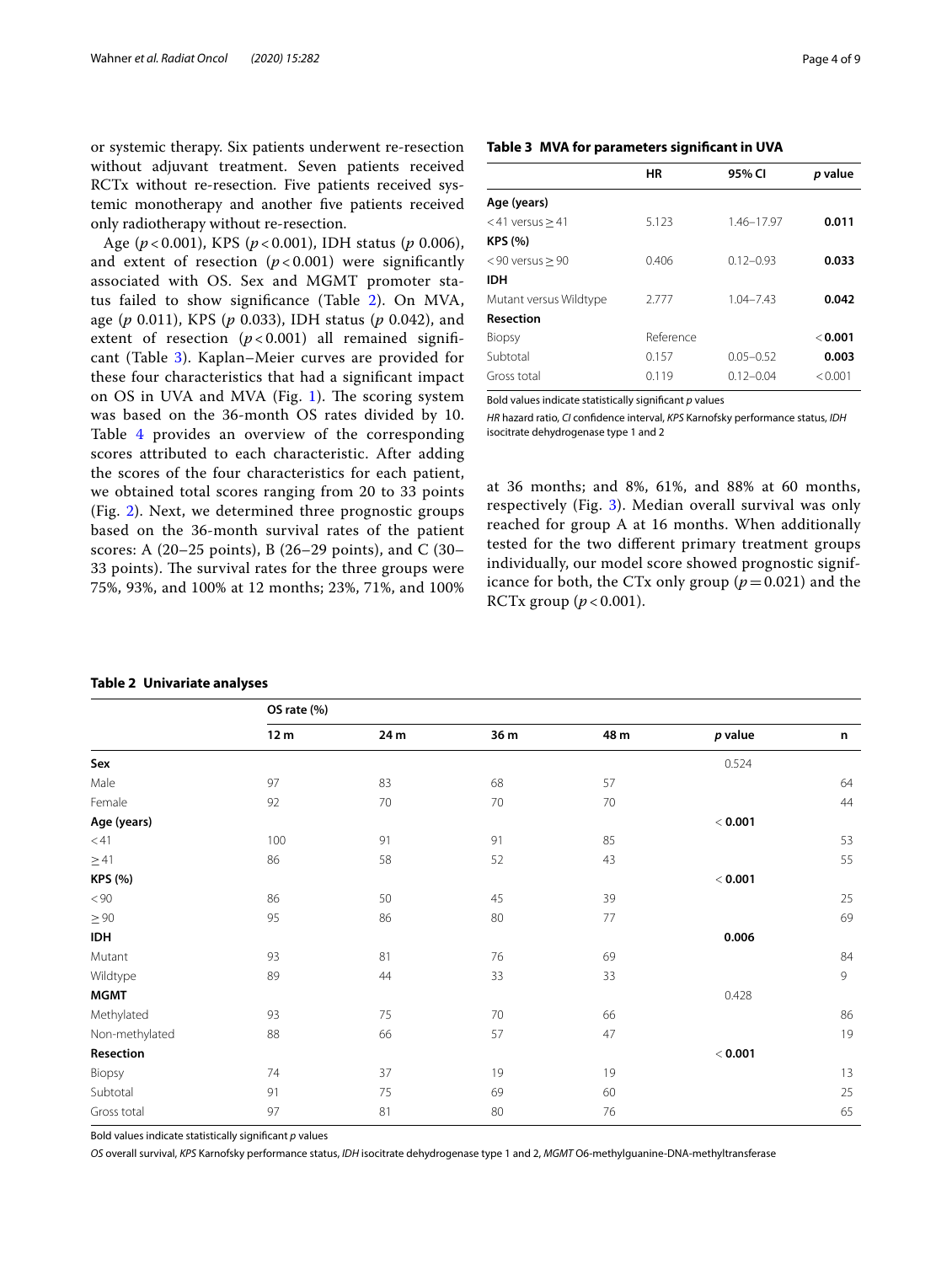**Cumulative Survival**

**Cumulative Survival** 

1.0

0.8

0.6

0.4

0.2

 $0.0$ 





# <span id="page-4-1"></span><span id="page-4-0"></span>**Table 4 Scoring points**

|                  | 36 month OS rate (%) | Scoring<br>points |
|------------------|----------------------|-------------------|
| Age (years)      |                      |                   |
| < 41             | 91                   | 9                 |
| $\geq 41$        | 52                   | 5                 |
| <b>KPS (%)</b>   |                      |                   |
| < 90             | 45                   | 5                 |
| $\geq 90$        | 80                   | 8                 |
| <b>IDH</b>       |                      |                   |
| Mutant           | 76                   | 8                 |
| Wildtype         | 33                   | 3                 |
| <b>Resection</b> |                      |                   |
| Biopsy           | 19                   | $\overline{2}$    |
| Subtotal         | 69                   | 7                 |
| Gross total      | 80                   | 8                 |

*OS* overall survival, *KPS* Karnofsky performance status, *IDH* isocitrate dehydrogenase type 1 and 2

# **Discussion**

We present a prognostic score designed for the primary diagnosis of AA as defned by the updated WHO classifcation from 2016 [[1\]](#page-7-0). As no curative treatment is available, balancing a therapy with quality of life is critical in the treatment planning for patients. A survival-predicting score that is applicable at the time of primary diagnosis is a helpful tool both in expert discussions and when consulting with patients and their families. We developed a score that enables the quick discrimination of prognostic groups with signifcant diferences in life expectancy in our cohort. A tool like this might be useful in patient consultation and when discussing aggressive versus supportive treatment approaches. The assessment of our score requires four simple variables (age, KPS, IDH status and resection status) generally available at the time of histopathological confrmation of diagnosis. No additional diagnostics are required.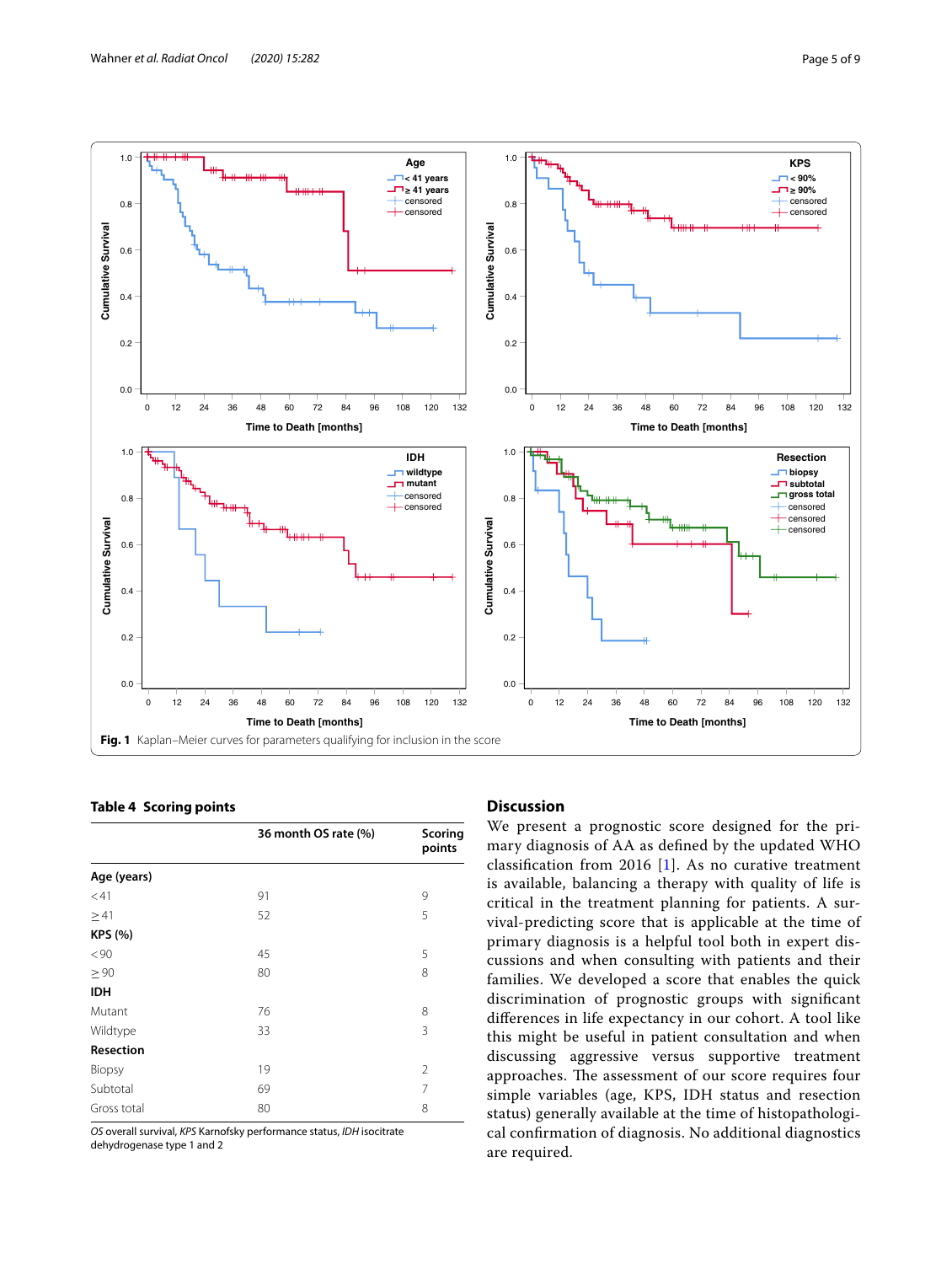

<span id="page-5-0"></span>

<span id="page-5-1"></span>The 2013 Combs score, one of the earliest prognostic scores for glioma, considers age, histology, and the time between initial RT and re-irradiation to predict survival after re-irradiation of recurrence [\[8](#page-7-6)]. It has repeatedly been reviewed in independent cohorts, and validation has not always been successful [[15–](#page-7-13)[17](#page-8-0)]. Failure to reproduce the fndings established with the Combs score might partly be attributed to diferences in cohort composition. For example, in 2014, Niyazi et al. attempted to reproduce the results in a patient cohort mainly treated with additional bevacizumab  $[18]$  $[18]$ . The 2018 re-irradiation risk score by Niyazi et al. factored in age, initial histology, and clinical performance status to predict post-recurrence survival. Their study also included an independent validation group  $[11]$  $[11]$ . Straube et al. recently presented a score to predict survival in elderly patients with newly diagnosed GBM, considering age, KPS, and MGMT promoter methylation [\[12](#page-7-10)]. As this is a GBMspecifc score, it was based on a homogenous cohort of patients with GBM. All the scoring systems mentioned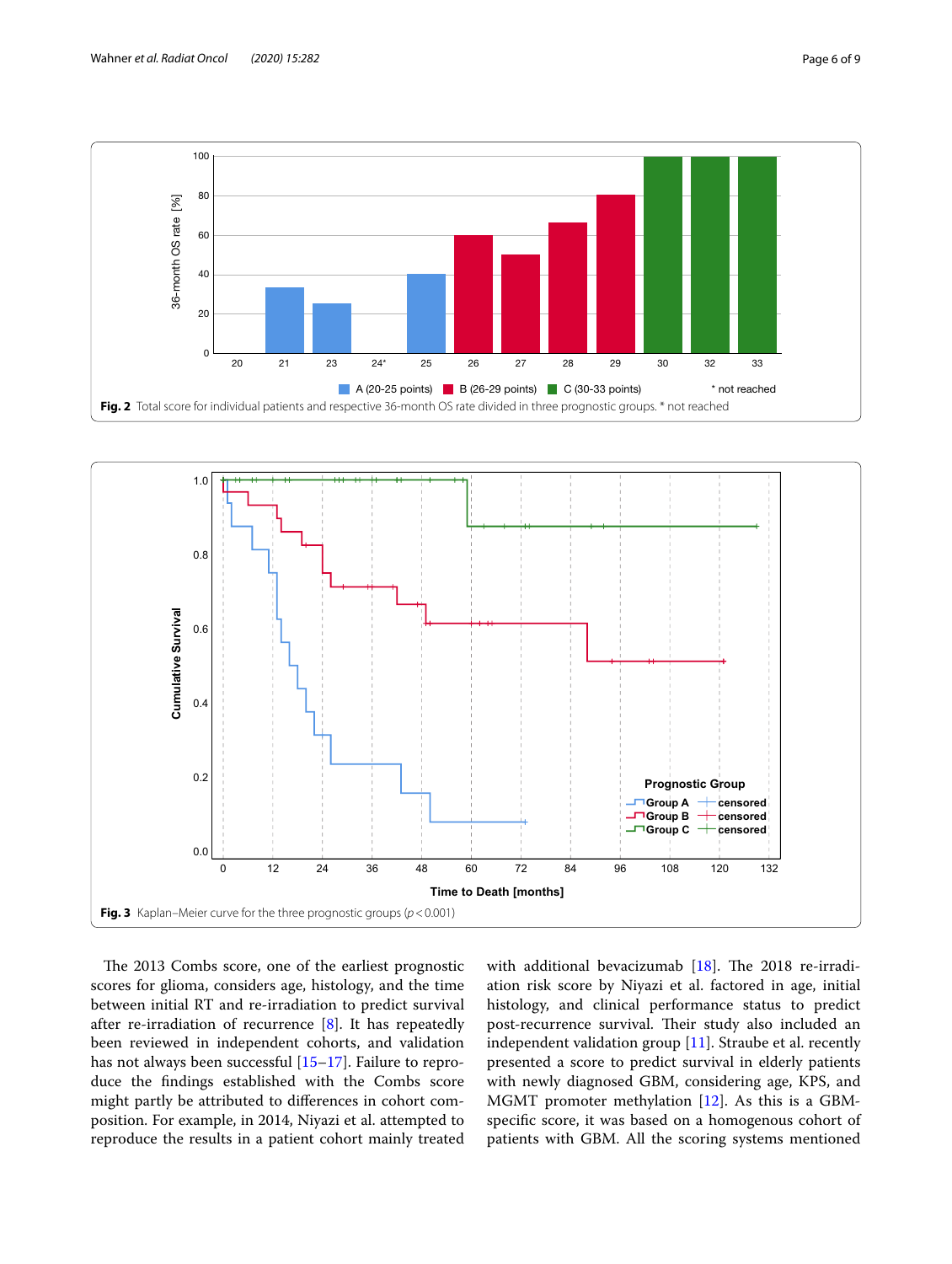above were developed based on heterogeneous cohorts of patients with glioma. The proportion of patients with AA varied and was sometimes not specified. The Combs score is based on a mixed cohort of approximately 40% of patients with WHO grade II, 22% with WHO grade III, and approximately 38% with WHO grade IV tumors [[8\]](#page-7-6). In the cohort investigated by Kessel et al., 64% of patients had GBM and 10% had AA (16% of WHO grade III tumors overall) [[9\]](#page-7-7). In Niyazi et al.'s development cohort, 78% of patients had GBM and approximately 16% had WHO grade III tumors [[11](#page-7-9)]. All authors, except for Combs et al., examined molecular parameters as potential factors in their scoring systems  $[8]$  $[8]$ . Kessel et al., Niyazi et al. and Straube and colleagues all considered MGMT promoter methylation status. Ultimately, it was only incorporated into the fnal score presented by Straube et al. Unlike our prognostic score, none of these scores include IDH status [[10](#page-7-8)[–12](#page-7-10)].

The importance of age at both the time of primary diagnosis and recurrence of glioma is underlined by its representation in all the mentioned prognostic scores  $[8, 10-12]$  $[8, 10-12]$  $[8, 10-12]$  $[8, 10-12]$  $[8, 10-12]$ . The role of the KPS, however, is not as unambiguous as the role of age. Although KPS was not predictive of survival after re-irradiation in the original Combs score, this fnding could not be replicated by Kessel et al., who then added KPS to the prognostic score [\[9](#page-7-7), [10](#page-7-8)]. When discussing the impact of resection status, careful diferentiation between primary disease and recurrence is indicated. The modified Combs score incorporates whether re-resection has been performed and has shown borderline signifcance on MVA [[10\]](#page-7-8). Niyazi et al. did not consider re-resection as a factor for score development [[11\]](#page-7-9). Straube et al. considered the extent of the initial resection in UVA, but it failed to show a signifcant impact on MVA [\[12](#page-7-10)]. In our analysis, the results of UVAs and MVAs emphasize the importance of maximal safe resection as the only treatment-related prognosis-defning factor in our cohort.

In summary, the identifed prognostic factors presented in our score are in line with earlier studies. A particular strength of our study is including only patients with AA, verifed by tested absence of 1p/19-codeletion. Although we were able to defne a score that shows signifcant prognostic strength, our study had several limitations.

The first limitation is the lack of molecular data. We were unable to retrieve the IDH status for about 14% of our cohort. The reason for this is that testing for a specifc range of molecular parameters was not a standard diagnostic procedure only a few years prior. Partially missing information on IDH status is therefore rooted in this study's 10-year retrospective design. However, we were still able to provide more data on molecular parameters than have been provided in comparable papers. Information on MGMT promoter methylation was fairly complete with information missing for only 3% of all patients. Ultimately, MGMT promoter methylation status did not reach statistical signifcance in MVA and was therefore not considered for the construction of our score. Another genetic factor not analyzed here is CDKN2A (cyclin-dependent kinase inhibitor 2A). For IDH-mutant astrocytic gliomas, homozygous deletion of the CDKN2A gene has recently been shown to be a powerful predictor of poor outcome [[19\]](#page-8-2). CDKN2A should therefore be evaluated as a potential factor for use in improved future versions of the score.

The second limitation of our study is related to the rapid changes in molecular testing and classifcation of astrocytoma in the past few years. The current 2016 WHO classification is already considered insufficient for grading and for forming prognostic groups, and an update is expected to be released by the end of 2020 [[20\]](#page-8-3). It will likely progress away from the diagnosis of IDH-wildtype astrocytoma and consider these as cases of GBM. Consequently, all difuse astrocytomas would be IDH-mutant and future prognostic scores with the potential of implementation in clinical routine will most probably include only IDH-mutant AA.

Thirdly, postoperative treatment in our cohort is very heterogenous. This illustrates the lack of suitable AA specifc treatment guidelines until recently. Several historic studies have failed to demonstrate a universally superior postoperative treatment approach [[2,](#page-7-1) [4](#page-7-2), [5](#page-7-3), [21\]](#page-8-4). Until the CATNON trial, there was no basis for a general recommendation of combination therapy. The recent publication of the second interim analysis of the CATNON data will probably now lead to trimodal therapy being the new gold standard in treatment of IDH-mutant AA [\[7](#page-7-5)]. In our training cohort however, less than one fourth of the patients received trimodal therapy. We therefore consider a revised version of the score based on trimodally treated patients with IDH-mutant AA to be a reasonable next step in future research.

Fourthly, all data were acquired retrospectively and therefore were not recorded in accordance with a predefined study protocol. The KPS was not documented in some patients, and in general, the number of patients with a good KPS was relatively high in our cohort. Finally, it must be mentioned that at this point, our analysis and the score we constructed lack validation in an independent cohort.

# **Conclusion**

We presented a model for a score that predicts the OS of patients newly diagnosed with AA. The scoring system requires four basic characteristics that are available at the time of histopathological confrmation of diagnosis: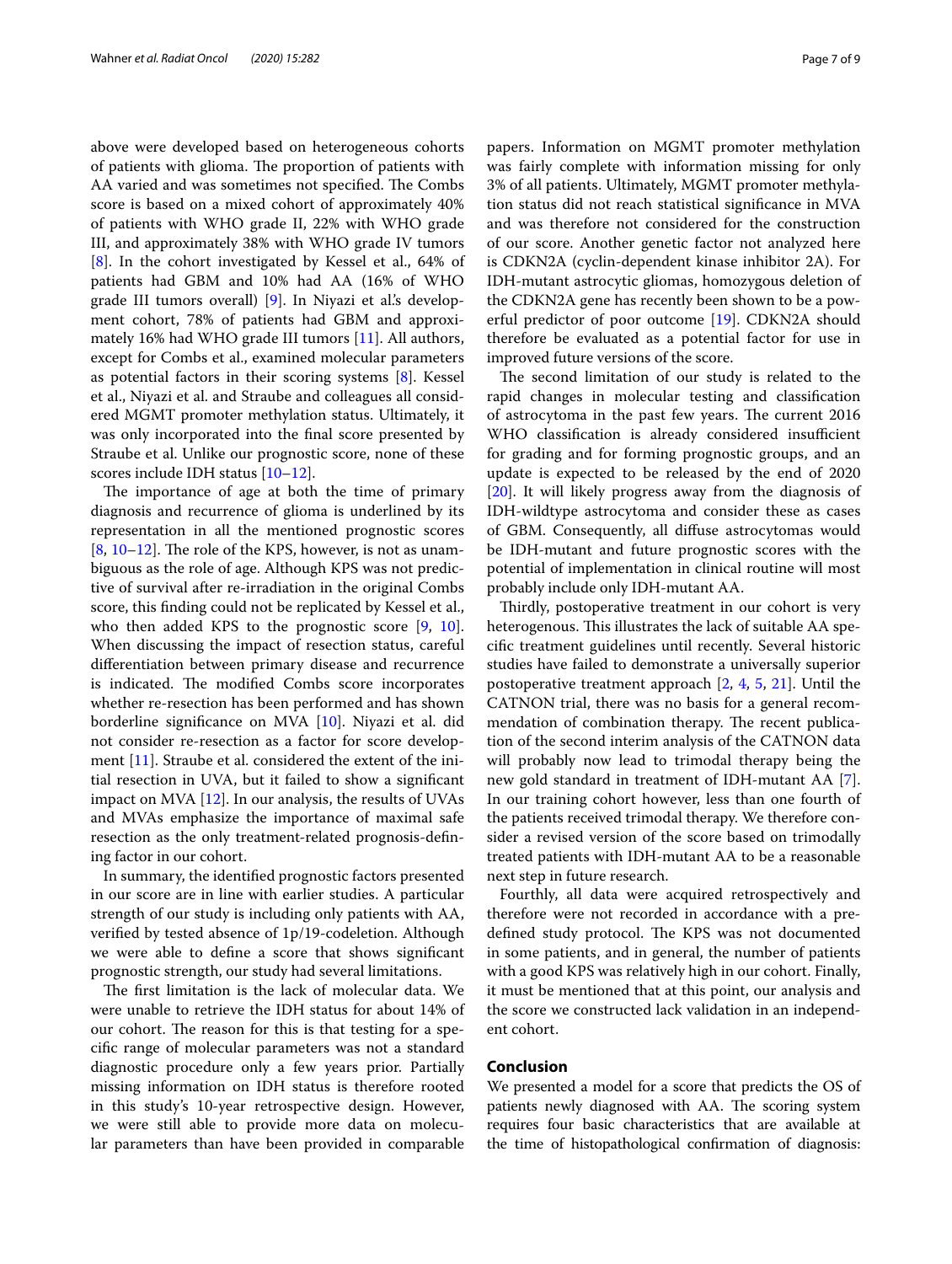age, KPS, IDH status and extent of resection. None of the variables require additional diagnostic workup. The retrospective design of the results presented here should be considered. A validation of the score in an independent cohort is needed. In addition, future research must be in line with our growing understanding of molecular parameters, the changing treatment approaches, and the conclusions drawn in the upcoming revision of the WHO classifcation. A future version meeting these criteria could serve as a simple and useful tool in the choice of treatment regimen and patient consultations.

#### **Abbreviations**

AA: Anaplastic astrocytoma; CTx: Chemotherapy; GBM: Glioblastoma; IDH: Isocitrate dehydrogenase; KPS: Karnofsky performance status; MGMT: O<sup>6</sup>-methylguanine-DNA-methyltransferase; MRI: Magnetic resonance imaging; MVA: Multivariable Cox regression analysis; OS: Overall survival; PFS: Progression-free survival; RCTx: Radiochemotherapy; RT: Radiotherapy; TMZ: Temozolomide; UVA: Univariate analysis; WHO: World Health Organization.

#### **Acknowledgements**

Not applicable.

#### **Authors' contributions**

HW collected data, performed statistical analysis and wrote part of the manuscript, DK planned the study, supervised the statistical analysis, wrote part of the paper and supervised the discussion of the manuscript; MT, KB, LS, JO, CS, FE and VB took part in the discussion of the manuscript. All authors read and approved the fnal manuscript.

#### **Funding**

Open Access funding enabled and organized by Projekt DEAL. This study did not receive external funding.

## **Availability of data and materials**

Due to data protection regulations, the data analyzed for this paper cannot be shared on a publicly available repository.

#### **Ethics approval and consent to participate**

The study was approved by the ethics committee of Charité Universitätsmedizin Berlin. The study was conducted in accordance with the principles stated in the Declaration of Helsinki.

#### **Consent for publication**

Not applicable.

#### **Competing interests**

DK received travel grants from Accuray and is a member of the advisory board for Novocure. The authors declare that they have no competing interest related to the presented study.

# **Author details**

<sup>1</sup> Department of Radiation Oncology, Charité University Hospital Berlin, Augustenburger Platz 1, 13353 Berlin, Germany. <sup>2</sup> Department of Neuropathology, Charité University Hospital Berlin, Berlin, Germany.<sup>3</sup> German Cancer Consortium (DKTK), Partner Site Berlin, German Cancer Research Center (DKFZ), Heidelberg, Germany. 4 Department of Neurosurgery, Charité University Hospital Berlin, Berlin, Germany.

Received: 28 September 2020 Accepted: 6 December 2020

#### **References**

- <span id="page-7-0"></span>1. Louis DN, Perry A, Reifenberger G, von Deimling A, Figarella-Branger D, Cavenee WK, Ohgaki H, Wiestler OD, Kleihues P, Ellison DW. The 2016 World Health Organization classifcation of tumors of the central nervous system: a summary. Acta Neuropathol. 2016;131:803–20.
- <span id="page-7-1"></span>2. Wick W, Roth P, Hartmann C, Hau P, Nakamura M, Stockhammer F, Sabel MC, Wick A, Koeppen S, Ketter R, et al. Long-term analysis of the NOA-04 randomized phase III trial of sequential radiochemotherapy of anaplastic glioma with PCV or temozolomide. Neuro Oncol. 2016;18:1529–37.
- 3. Stupp R, Hegi ME, Mason WP, van den Bent MJ, Taphoorn MJB, Janzer RC, Ludwin SK, Allgeier A, Fisher B, Belanger K, et al. Efects of radiotherapy with concomitant and adjuvant temozolomide versus radiotherapy alone on survival in glioblastoma in a randomised phase III study: 5-year analysis of the EORTC-NCIC trial. Lancet Oncol. 2009;10:459–66.
- <span id="page-7-2"></span>4. Cairncross G, Wang M, Shaw E, Jenkins R, Brachman D, Buckner J, Fink K, Souhami L, Laperriere N, Curran W, Mehta M. Phase III trial of chemoradiotherapy for anaplastic oligodendroglioma: long-term results of RTOG 9402. J Clin Oncol. 2013;31:337–43.
- <span id="page-7-3"></span>5. Weller M, van den Bent M, Tonn JC, Stupp R, Preusser M, Cohen-Jonathan-Moyal E, Henriksson R, Rhun EL, Balana C, Chinot O, et al. European Association for Neuro-Oncology (EANO) guideline on the diagnosis and treatment of adult astrocytic and oligodendroglial gliomas. Lancet Oncol. 2017;18:e315–29.
- <span id="page-7-4"></span>6. van den Bent MJ, Baumert B, Erridge SC, Vogelbaum MA, Nowak AK, Sanson M, Brandes AA, Clement PM, Baurain JF, Mason WP, et al. Interim results from the CATNON trial (EORTC study 26053–22054) of treatment with concurrent and adjuvant temozolomide for 1p/19q non-co-deleted anaplastic glioma: a phase 3, randomised, open-label intergroup study. Lancet. 2017;390:1645–53.
- <span id="page-7-5"></span>7. Van Den Bent MJ, Erridge S, Vogelbaum MA, Nowak AK, Sanson M, Brandes AA, Wick W, Clement PM, Baurain J-F, Mason WP, et al. Second interim and frst molecular analysis of the EORTC randomized phase III intergroup CATNON trial on concurrent and adjuvant temozolomide in anaplastic glioma without 1p/19q codeletion. J Clin Oncol. 2019;37:2000–2000.
- <span id="page-7-6"></span>8. Combs SE, Edler L, Rausch R, Welzel T, Wick W, Debus J. Generation and validation of a prognostic score to predict outcome after re-irradiation of recurrent glioma. Acta Oncol. 2013;52:147–52.
- <span id="page-7-7"></span>9. Kessel KA, Hesse J, Straube C, Zimmer C, Schmidt-Graf F, Schlegel J, Meyer B, Combs SE. Validation of an established prognostic score after re-irradiation of recurrent glioma. Acta Oncol. 2017a;56:422–6.
- <span id="page-7-8"></span>10. Kessel KA, Hesse J, Straube C, Zimmer C, Schmidt-Graf F, Schlegel J, Meyer B, Combs SE. Modifcation and optimization of an established prognostic score after re-irradiation of recurrent glioma. PLoS ONE. 2017b;12:e0180457–e0180457.
- <span id="page-7-9"></span>11. Niyazi M, Adeberg S, Kaul D, Boulesteix AL, Bougatf N, Fleischmann DF, Grün A, Krämer A, Rödel C, Eckert F, et al. Independent validation of a new reirradiation risk score (RRRS) for glioma patients predicting postrecurrence survival: a multicenter DKTK/ROG analysis. Radiother Oncol. 2018;127:121–7.
- <span id="page-7-10"></span>12. Straube C, Kessel KA, Antoni S, Gempt J, Meyer B, Schlegel J, Schmidt-Graf F, Combs SE. A balanced score to predict survival of elderly patients newly diagnosed with glioblastoma. Radiat Oncol. 2020;15:97.
- <span id="page-7-11"></span>13. Rades D, Conde-Moreno AJ, Cacicedo J, Veninga T, Segedin B, Stanic K, Schild SE. A scoring system to predict local progression-free survival in patients irradiated with 20 Gy in 5 fractions for malignant spinal cord compression. Radiat Oncol. 2018;13:257.
- <span id="page-7-12"></span>14. Malmström A, Grønberg BH, Marosi C, Stupp R, Frappaz D, Schultz H, Abacioglu U, Tavelin B, Lhermitte B, Hegi ME, et al. Temozolomide versus standard 6-week radiotherapy versus hypofractionated radiotherapy in patients older than 60 years with glioblastoma: the Nordic randomised, phase 3 trial. Lancet Oncol. 2012;13:916–26.
- <span id="page-7-13"></span>15. Scholtyssek F, Zwiener I, Schlamann A, Seidel C, Meixensberger J, Bauer M, Hofmann KT, Combs SE, von Bueren AO, Kortmann RD, Müller K. Reirradiation in progressive high-grade gliomas: outcome, role of concurrent chemotherapy, prognostic factors and validation of a new prognostic score with an independent patient cohort. Radiat Oncol. 2013;8:161.
- 16. Combs SE, Niyazi M, Adeberg S, Bougatf N, Kaul D, Fleischmann DF, Gruen A, Fokas E, Rödel CM, Eckert F, et al. Re-irradiation of recurrent gliomas: pooled analysis and validation of an established prognostic score-report